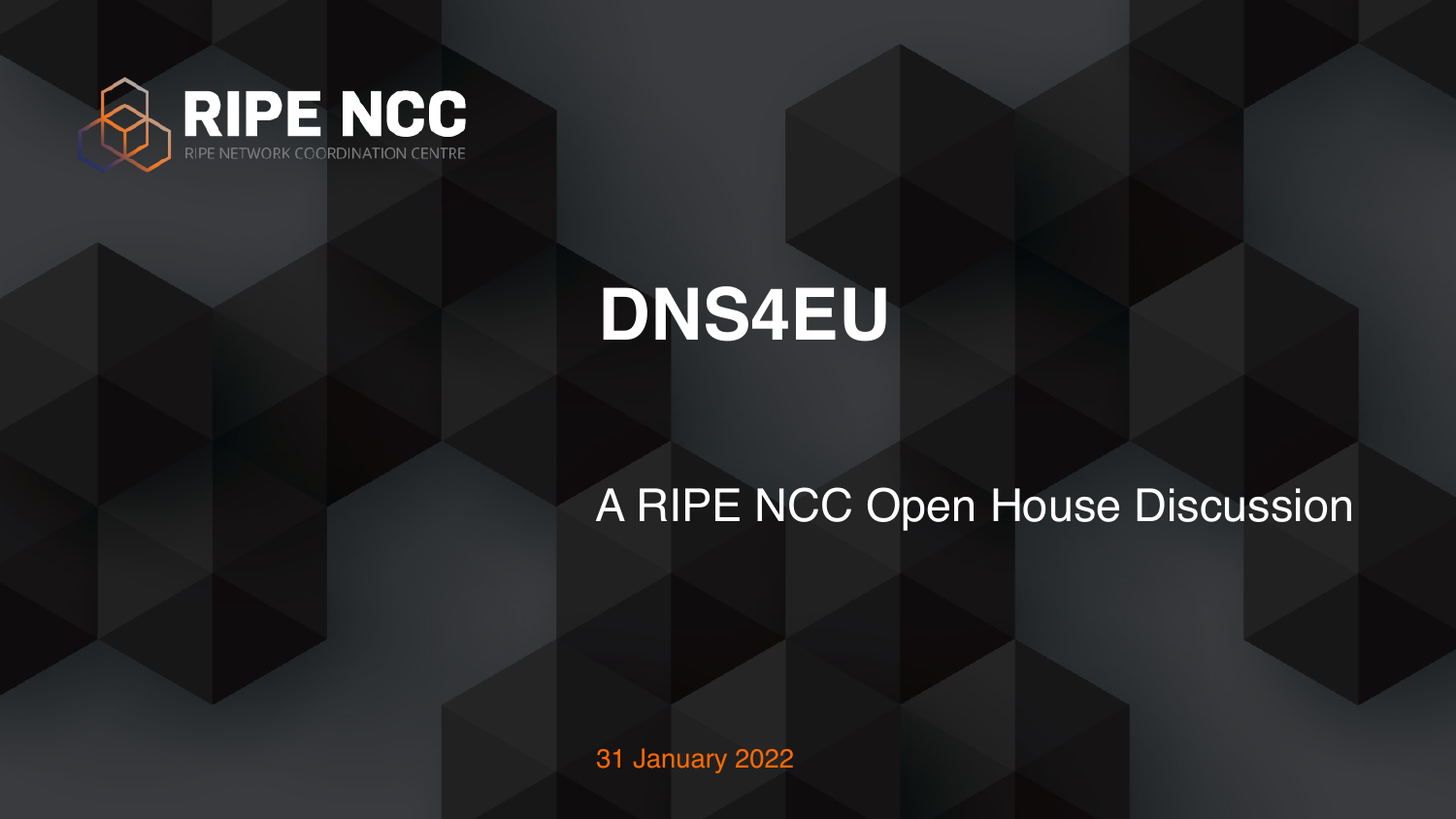### **Some background**

• In late 2020, the European Commission published a Joint Foreign Affairs and Security Policy), 'The EU's Cybersecurity [Strategy for the Digital Decade](https://digital-strategy.ec.europa.eu/en/library/eus-cybersecurity-strategy-digital-decade-0)'

# Communication (with the High Representative of the Union for



- Under Section 1.6 *Greater global Internet security*:

With a view to reducing security issues related to market concentration, the Commission will encourage relevant stakeholders including EU companies, Internet Service Providers and browser vendors to adopt a DNS resolution diversification strategy. The Commission also intends to contribute to secure Internet connectivity by supporting the development of a public European DNS resolver service. This 'DNS4EU' initiative will offer an alternative, European service for accessing the global Internet. DNS4EU will be transparent, conform to the latest security, data protection and privacy by design and by default standards and rules and form part of the European Industrial Alliance for Data and Cloud<sup>63</sup>.

RIPE NCC | DNS4EU Open House | 31 January 2022 | 2009 | 2010 | 2010 | 2010 | 2010 | 2010 | 2010 | 2010 | 2010 | 2010 | 2010 | 2010 | 2010 | 2010 | 2010 | 2010 | 2010 | 2010 | 2010 | 2010 | 2010 | 2010 | 2010 | 2010 | 2010



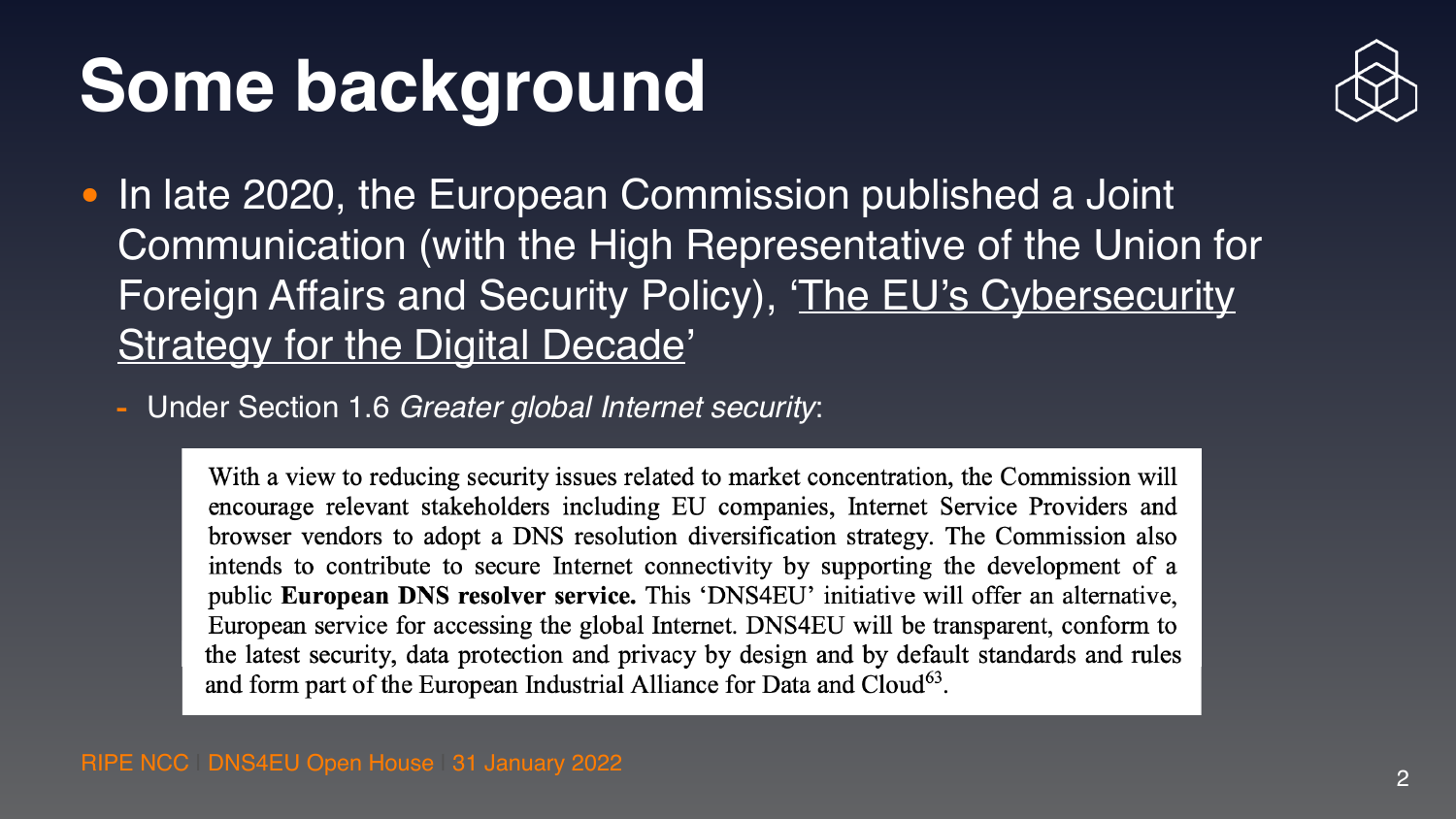

### **Current activity**

- On 12 January 2022, as part of the Connecting Europe Facility (CEF) programme, the Commission launched a tender:
	- *- ['Equipping backbone networks with high-performance and](https://ec.europa.eu/info/funding-tenders/opportunities/portal/screen/opportunities/topic-details/cef-dig-2021-cloud-dns-works)  [secure DNS resolution infrastructures - Works](https://ec.europa.eu/info/funding-tenders/opportunities/portal/screen/opportunities/topic-details/cef-dig-2021-cloud-dns-works)'*

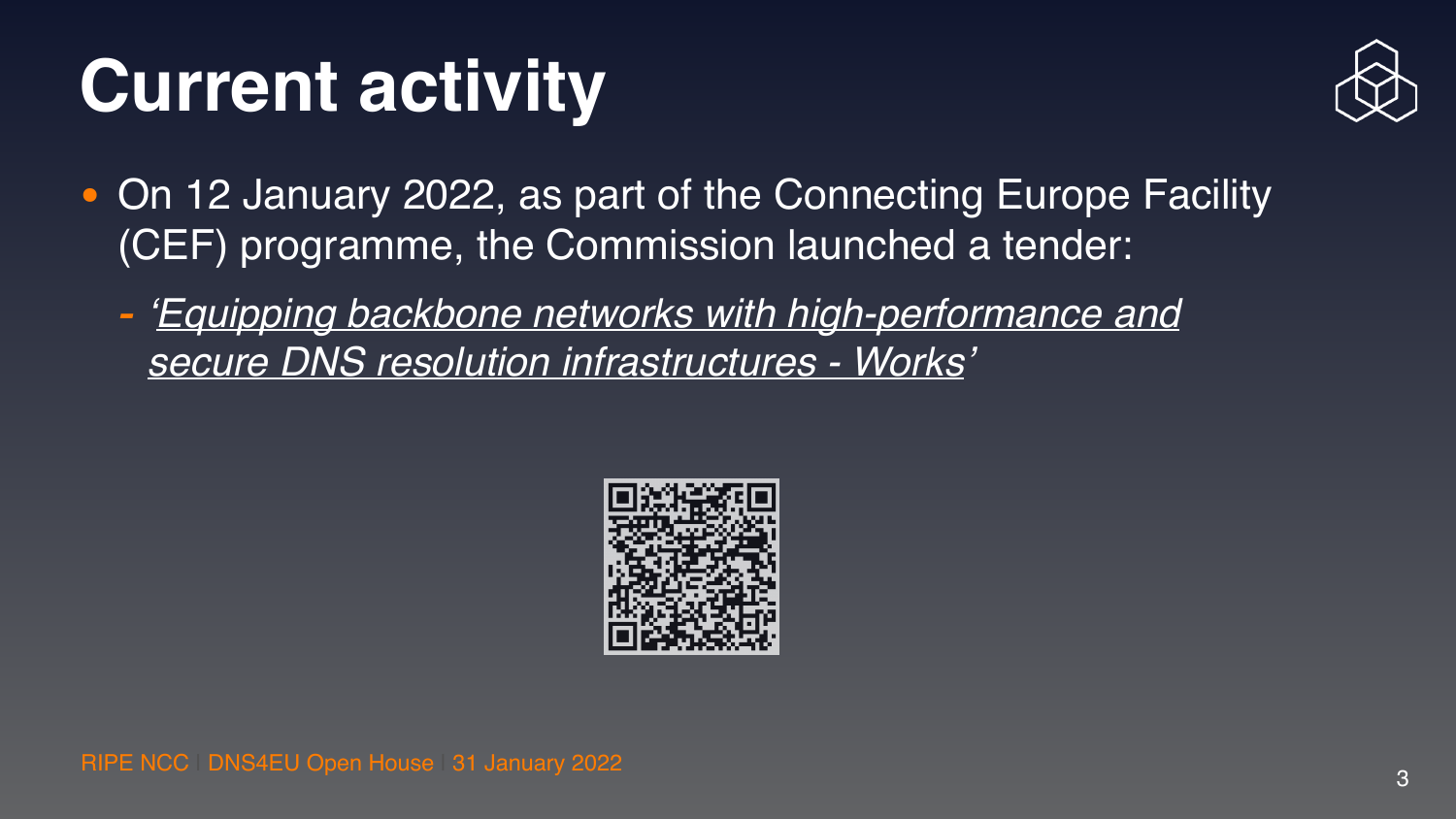### **Objectives**

- *• "The deployment of DNS4EU aims to address such consolidation of DNS*  resolution in the hands of few companies, which renders the resolution *process itself vulnerable in case of significant events affecting one major provider."*
- *• "Moreover the lack of significant EU investment in the field hampers the cyber-threats that nonetheless could have significant socio-economic impacts."*
- *• "In addition, the processing of DNS data can have an impact on privacy and data protection rights."*

RIPE NCC | DNS4EU Open House | 31 January 2022



development of infrastructures that favour the detection and filtering of local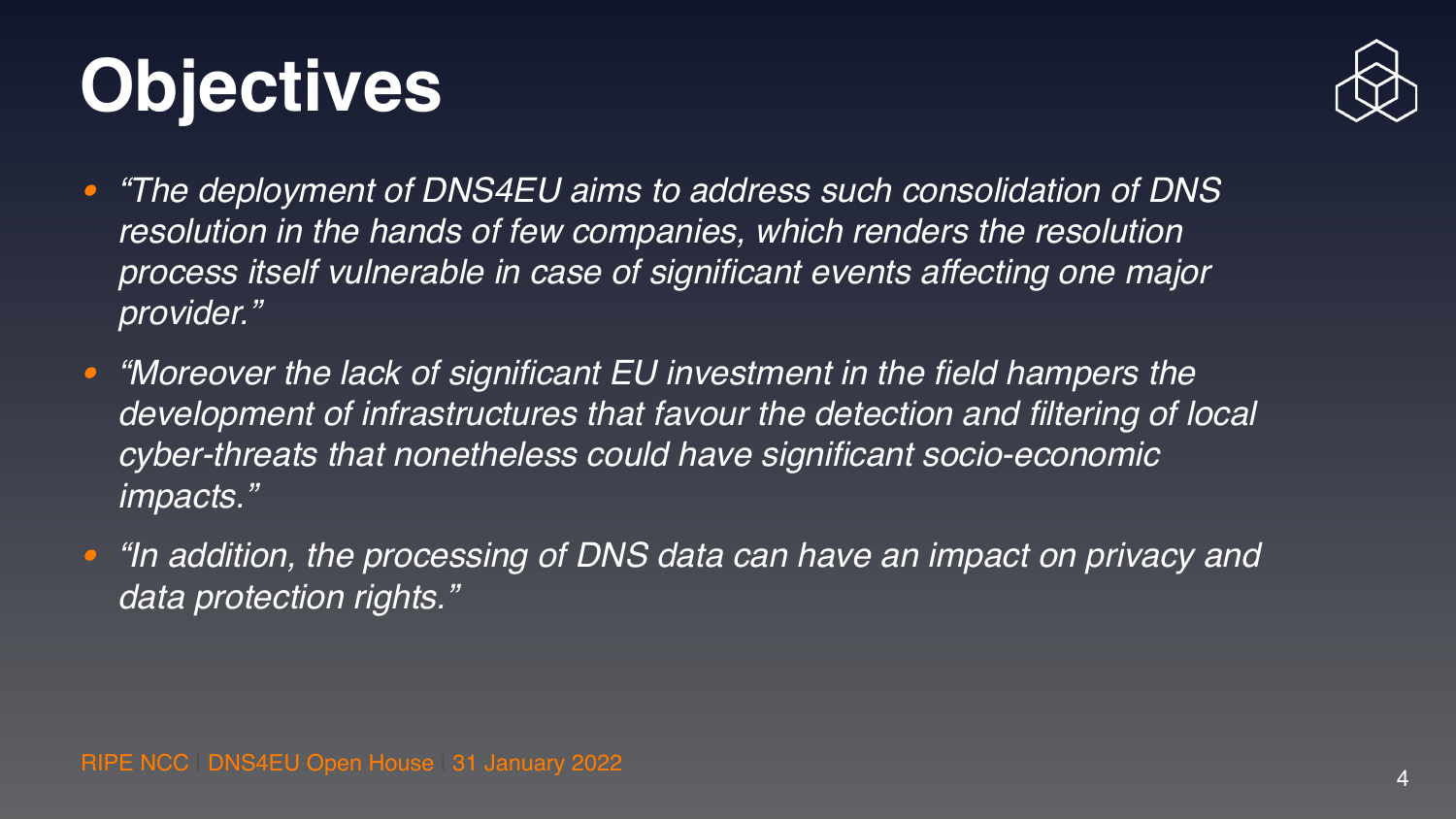



# **More specifically…**

*• "…shall offer a high level of resilience, global and EU-specific cybersecurity* 

*• "…ensure that DNS resolution data are processed in Europe and personal* 

**•** "...shall be widely discoverable and easy to configure by end-users on their

- *protection, data protection and privacy according to EU rules"*
- *data are not monetised"*
- *• "…shall adhere to the latest internet security and privacy standards"*
- *equipment and software"*
- *• "…shall offer additional optional services such as free parental control, as*  well as paid premium services for enhanced performance or security for *corporate users"*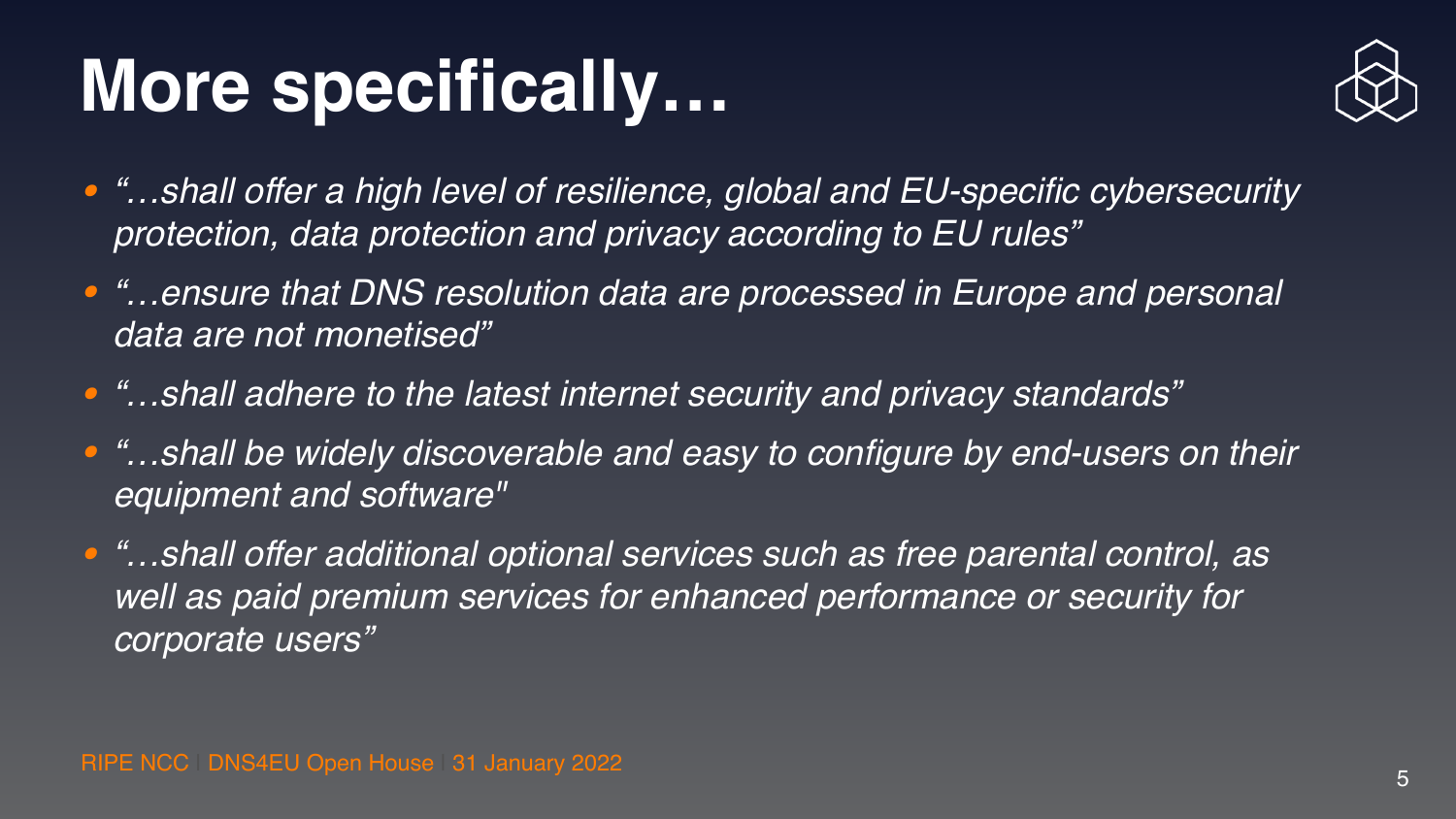

### **Additionally…**

*11. Data protection and privacy: Compliant with GDPR and national rules, where* 

- *• The proposal for the service infrastructure shall comply with EU regulation and applicable national regulations of its Member States, in particular:* 
	- *applicable.*
	- *12. Lawful filtering: Filtering of URLs leading to illegal content based on legal orders), in full compliance with EU rules.*

*requirements applicable in the EU or in national jurisdictions (e.g. based on court* 

### *• Priority will be given to proposals addressing the following aspects:*

*14. Governance/Federated structure: A federated and expandable service*  infrastructure with a diverse membership is preferred in order to maximise the *footprint and customer base of DNS4EU across the EU, reduce costs through shared resources and ensure the long-term sustainability of DNS4EU.*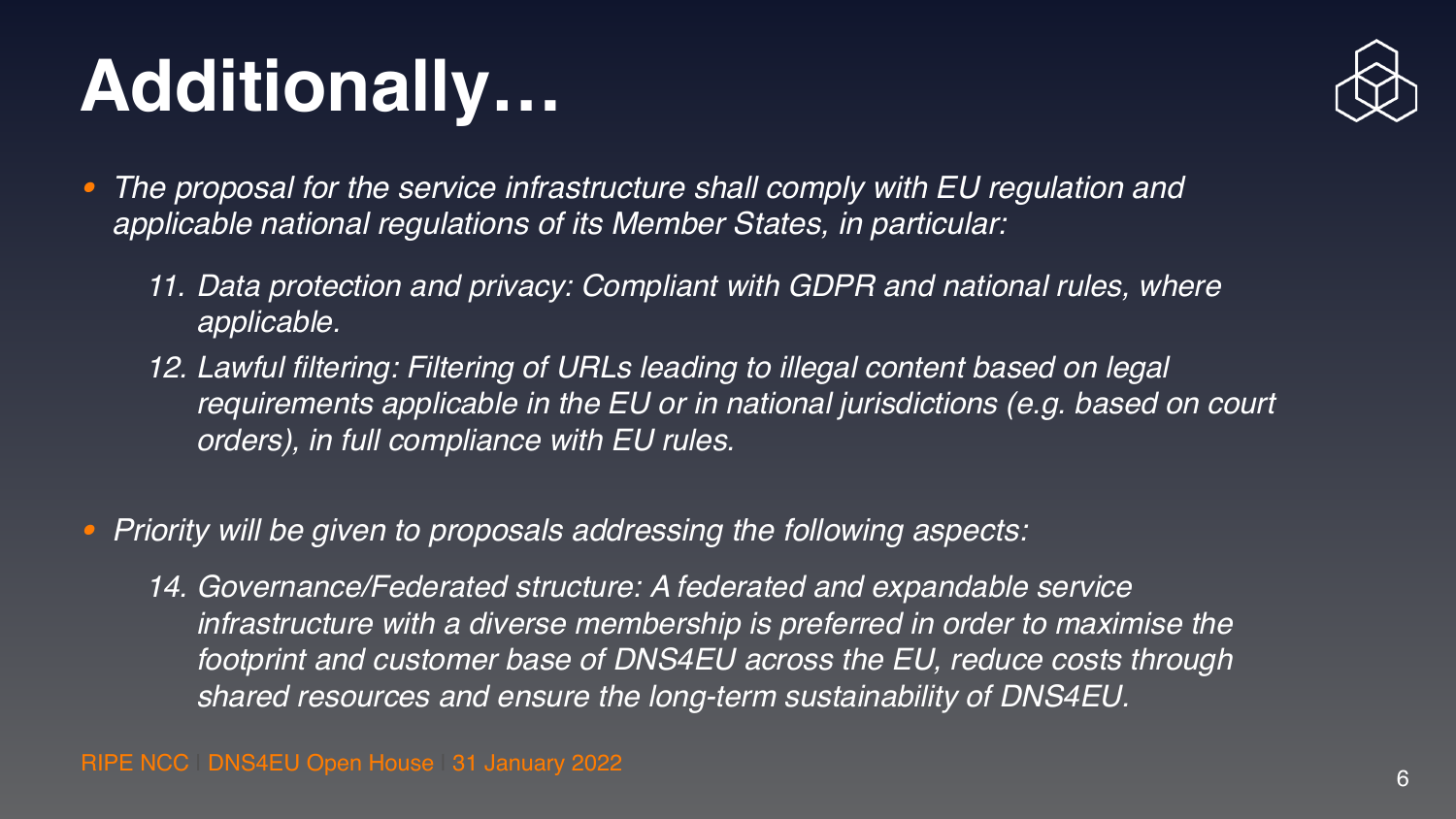

| <b>Timetable and deadlines (indicative)</b> |                                                   |
|---------------------------------------------|---------------------------------------------------|
| Call opening:                               | 12 January 2022                                   |
| Deadline for submission:                    | 22 March 2022 - 17:00:00 CET<br><u>(Brussels)</u> |
| Evaluation:                                 | April-July 2022                                   |
| Information on evaluation results:          | August 2022                                       |
| <b>GA signature:</b>                        | November/December 2022                            |

### **Key details**

- Grants of up to 14 mEUR, for costs
	- *- "…related to the development, construction and deployment"*
	- *- "Costs for operating the infrastructure during its lifetime will be excluded under the call."*
- *…applicants (beneficiaries and affiliated entities) must:* 
	- *• be legal entities (public or private bodies)*
	- *overseas countries and territories (OCTs))*

*• be established in one of the eligible countries, i.e. EU Member States (including*